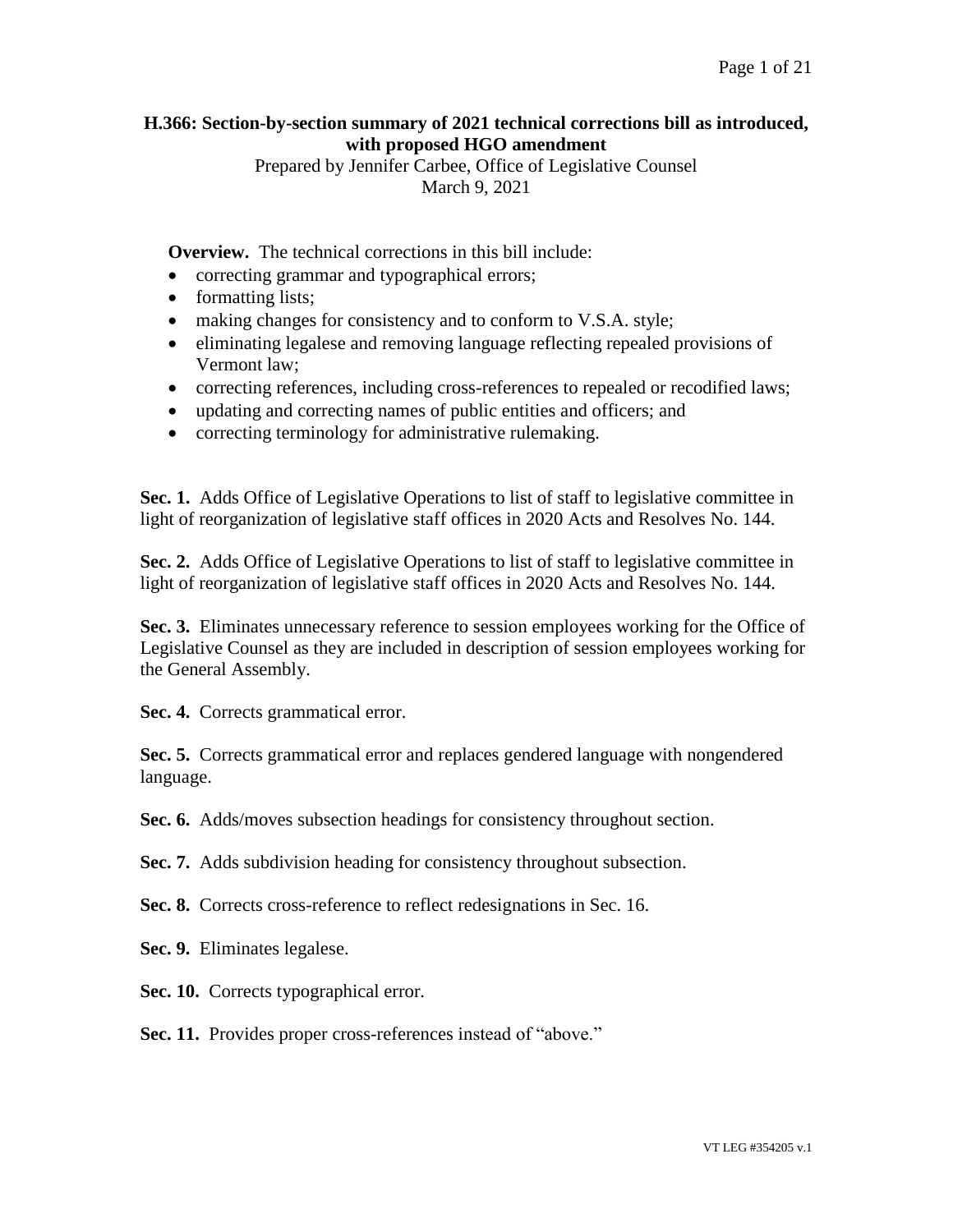**Sec. 12.** Eliminates legalese, updates introductory language for definitions section to conform to V.S.A. style, corrects grammatical error; and eliminates language that is unnecessary in light of 1 V.S.A. § 175.

**Sec. 13.** Replaces gendered language with nongendered language.

Sec. 14. Provides proper cross-reference instead of "above."

**Sec. 15.** Eliminates legalese, redesignates subdivisions for parallel construction, replaces gendered language with nongendered language, and makes grammatical corrections.

**Sec. 16.** Redesignates subsections as subdivisions for consistency across V.S.A. and replaces gendered language with nongendered language.

**Sec. 17.** Corrects cross-reference to reflect redesignations in Sec. 16.

Sec. 18. Corrects grammatical error.

**Sec. 19.** Corrects cross-reference to reflect redesignations in Sec. 16.

**Sec. 20.** Corrects cross-reference to reflect redesignations in Sec. 16.

**Sec. 21.** Eliminates legalese and makes a nonsubstantive revision.

Sec. 22. Corrects grammatical error.

**Sec. 23.** Replaces "and/or" with appropriate conjunctions to eliminate ambiguity and to conform to V.S.A. style.

**Sec. 24.** Adds subsection headings for consistency throughout section.

**Sec. 25.** Eliminates legalese.

**Sec. 26.** Eliminates legalese.

**Sec. 27.** Adds subsection heading for consistency throughout section.

**Sec. 28.** Eliminates legalese.

**Sec. 29.** Eliminates legalese.

**Sec. 30.** Revises to reflect standard language for definitions section and corrects crossreference to reflect redesignations in Sec. 16.

**Sec. 31.** Provides proper cross-references instead of "above."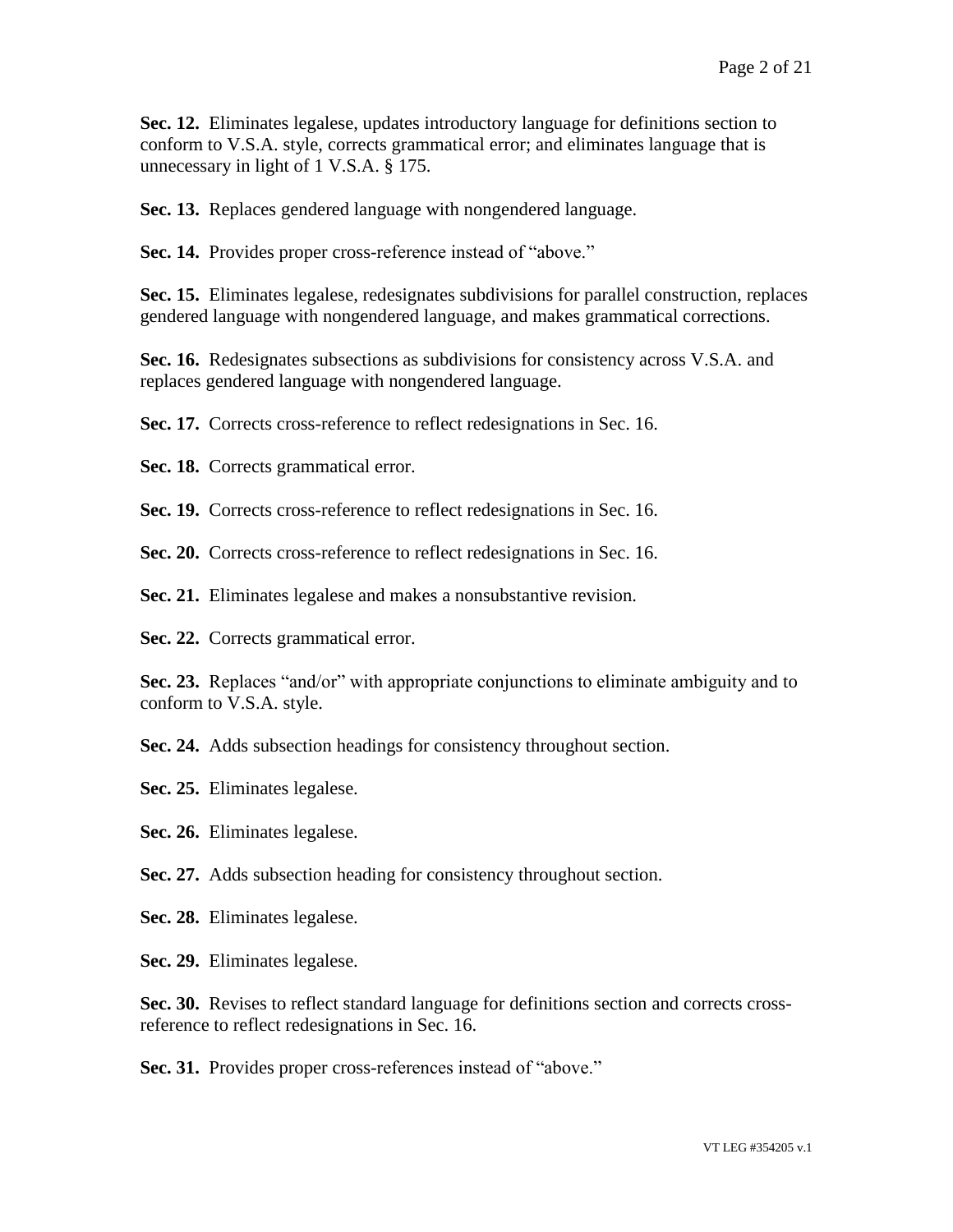**Sec. 32.** Eliminates legalese.

**Sec. 33.** Eliminates legalese.

**Sec. 34.** Eliminates legalese.

**Sec. 35.** Revises lead-in language for definition to eliminate redundancy and legalese and for consistency with V.S.A. style.

**Sec. 36.** Revises subsection and subdivision structure for accuracy and makes conforming revisions.

**Sec. 37.** Revises subsection and subdivision structure for accuracy and makes conforming revisions.

**Sec. 38.** Corrects cross-references to reflect redesignations in Sec. 37.

**Sec. 39.** Corrects cross-reference to reflect redesignations in Sec. 37.

**Sec. 40.** Eliminates legalese.

**Sec. 41.** Eliminates subsection heading for consistency throughout section.

**Sec. 42.** Adds subsection headings for consistency throughout section and makes a grammatical correction.

**Sec. 43.** Eliminates legalese and corrects terminology for federal rulemaking.

**Sec. 44.** Eliminates subsection heading for consistency throughout sections and moves repeated language to subsection's lead-in clause to eliminate redundancy.

**Sec. 45.** Moves heading from subdivision to subsection level to correct placement error.

Sec. 46. Corrects typographical error.

**Sec. 47.** Eliminates subsection heading for consistency throughout section.

**Sec. 48.** Eliminates legalese; adds subsection heading for consistency throughout section.

**Sec. 49.** Adds conjunction to list for clarity.

**Sec. 50.** Corrects typographical error.

**Sec. 51.** Adds subsection headings for consistency throughout section.

**Sec. 52.** Adds subsection headings for consistency throughout section.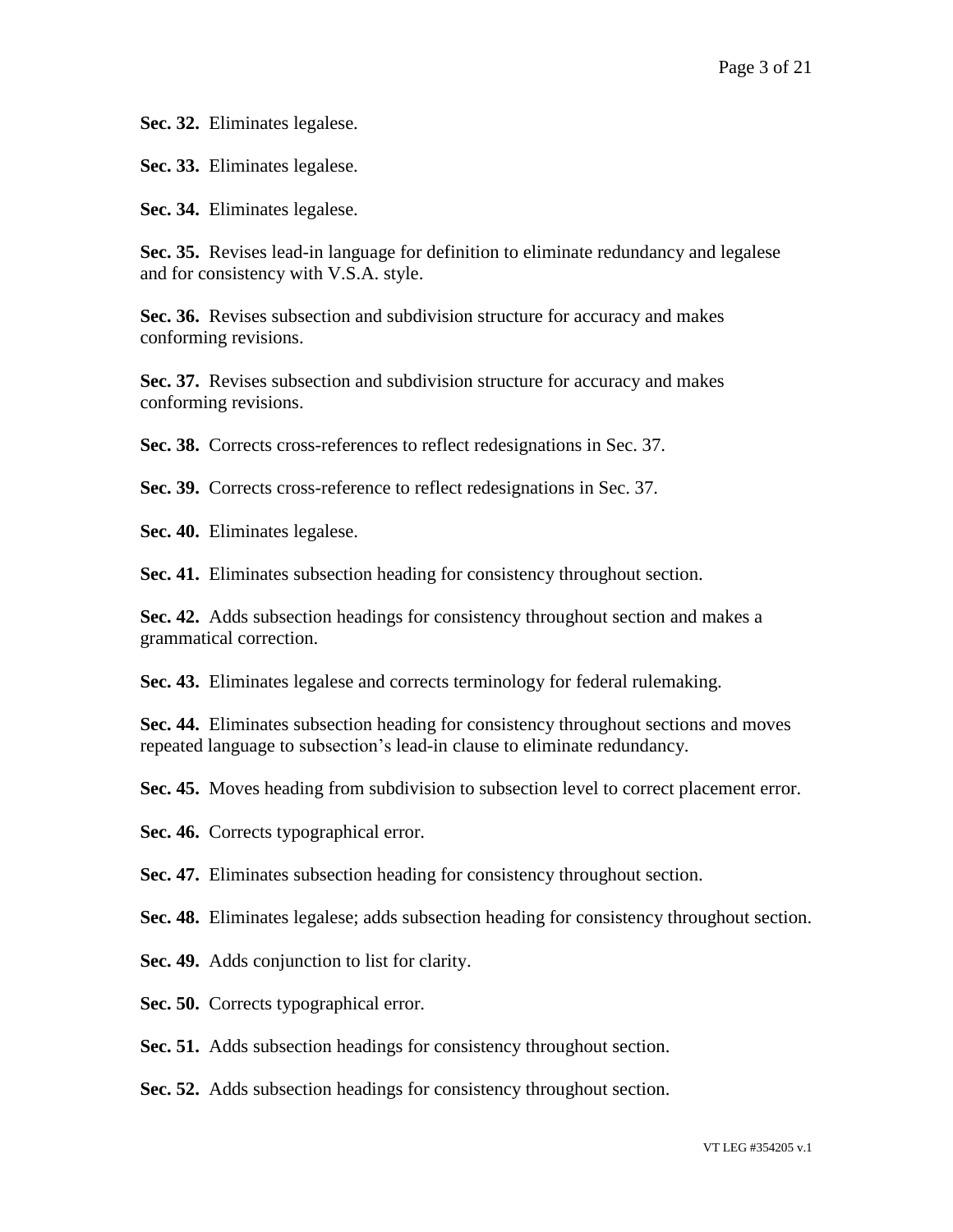**Sec. 53.** Eliminates subsection headings for consistency throughout section.

- **Sec. 54.** Adds subsection heading for consistency throughout section.
- **Sec. 55.** Corrects cross-reference to a recodified federal law.
- **Sec. 56.** Adds conjunction to list for clarity.
- **Sec. 57.** Adds conjunction for clarity.
- **Sec. 58.** Adds conjunction to list for clarity.

**Sec. 59.** Adds modifier for clarity.

- **Sec. 60.** Corrects cross-reference to federal law.
- **Sec. 61.** Adds conjunction for clarity.
- **Sec. 62.** Adds subsection heading for consistency throughout section.

**Sec. 63.** Adds conjunction to list for clarity.

**Sec. 64.** Adds subsection headings for consistency throughout section, revises language of "notwithstanding" provisions to conform to V.S.A. style, and adds parenthetical description to existing cross-reference.

**Sec. 65.** Adds conjunction to list for clarity.

Sec. 66. Substitutes "General Assembly" for "Legislature" to conform to V.S.A. style.

**Sec. 67.** Eliminates ambiguous and redundant language and corrects a cross-reference.

**Sec. 68.** Adds conjunction for clarity.

**Sec. 69.** Adds conjunction to list for clarity.

**Sec. 70.** Eliminates subsection heading for consistency throughout section.

**Sec. 71.** Eliminates unnecessary cross-reference to recodified language.

**Sec. 72.** Adds subsection heading for consistency throughout section.

**Sec. 73.** Clarifies application of statutory definition using standard definitions language.

**Sec. 74.** Eliminates redundant language.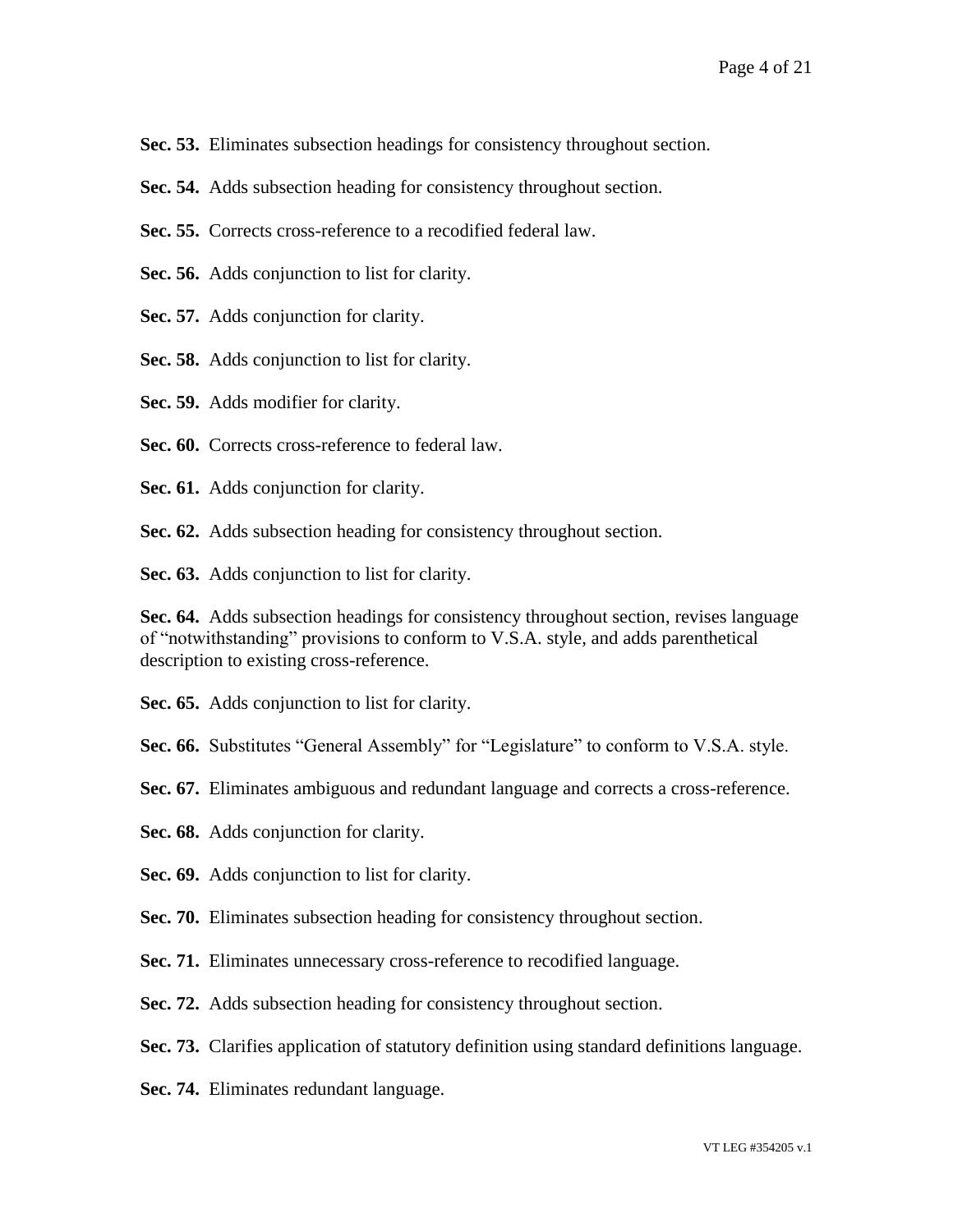**Sec. 75.** Eliminates legalese; replaces gendered language with nongendered language.

**Sec. 76.** Adds conjunction for clarity.

**Sec. 77.** Corrects grammatical errors, creates consistency throughout section, replaces gendered language with nongendered language, clarifies language, and eliminates unnecessary language.

**Sec. 78.** Eliminates legalese and adds citation to existing reference to federal law.

**Sec. 79.** Corrects grammar and makes capitalization changes.

**Sec. 80.** Corrects grammar, makes capitalization changes, and eliminates "but not limited to" following "including" in light of 1 V.S.A. § 145.

**Sec. 81.** Corrects spelling, makes capitalization changes, and eliminates "but not limited to" following "including" in two places in light of 1 V.S.A. § 145.

**Sec. 82.** Substitutes "General Assembly" for "Legislature" to conform to V.S.A. style and revises references to committee for consistency throughout section.

**Sec. 83.** Reorganizes language for clarity, corrects grammar and language usage, and makes capitalization changes.

**Sec. 84.** Corrects grammar and language usage, makes capitalization changes, and eliminates unnecessary wordiness.

**Sec. 85.** Substitutes actual date for "the effective date of" statute and act.

**Sec. 86.** Corrects grammar and language usage, substitutes "General Assembly" for "Legislature" to conform to V.S.A. style, and makes capitalization changes.

**Sec. 87.** Eliminates subsection heading for consistency throughout section.

**Sec. 88.** Adds subsection heading for consistency throughout section.

**Sec. 89.** Eliminates "but not limited to" following "including" in light of 1 V.S.A. § 145.

**Sec. 90.** Revises lead-in language for definitions section to conform to V.S.A. style.

**Sec. 91.** Corrects name of referenced act and adds subsection headings for consistency throughout section.

**Sec. 92.** Eliminates legalese.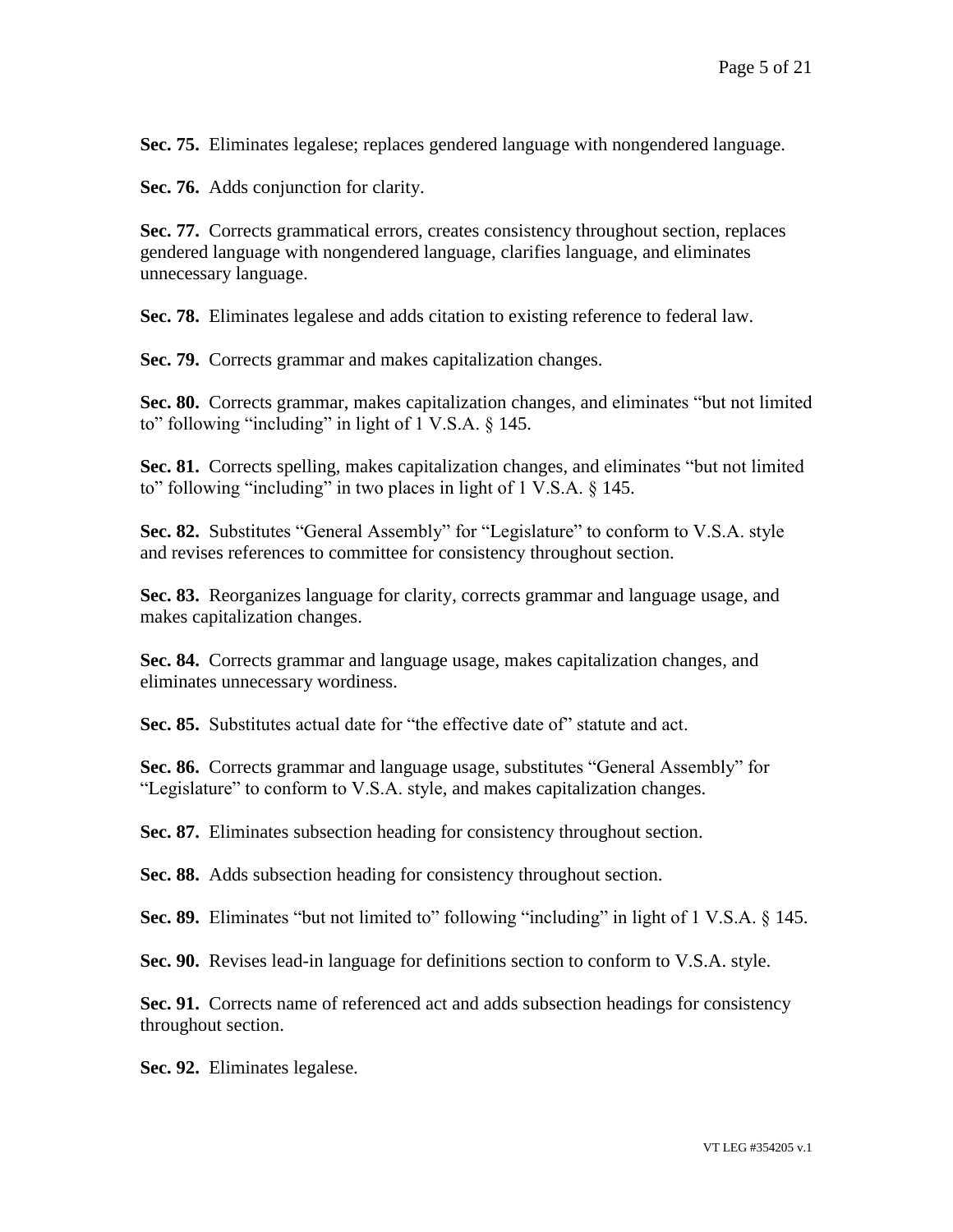**Sec. 93.** Corrects grammar.

**Sec. 94.** Eliminates legalese and makes capitalization changes.

**Sec. 95.** Revises language around definition to conform to V.S.A. style and corrects cross-reference.

**Sec. 96.** Adds lead-in language for definitions section to conform to V.S.A. style.

**Sec. 97.** Creates subsections, makes capitalization changes, replaces gendered language with nongendered language, clarifies language, and revises language for consistency.

**Sec. 98.** Corrects name of department, makes capitalization changes, and eliminates "but not limited to" following "including" in light of 1 V.S.A. § 145.

Sec. 99. Changes passive voice to active voice.

**Sec. 100.** Corrects spelling.

**Sec. 101.** Corrects spelling and replaces gendered language with nongendered language.

**Sec. 102.** Corrects spelling, adds modifier for clarity, and makes capitalization changes.

**Sec. 103.** Moves heading from subdivision to subsection level to correct placement error, corrects punctuation.

**Sec. 104.** Replaces "and/or" with appropriate lead-in language and conjunction to eliminate ambiguity and to conform to V.S.A. style.

**Sec. 105.** Corrects grammar, replaces "and/or" with appropriate language in two places to eliminate ambiguity and to conform to V.S.A. style, makes capitalization changes, and substitutes "General Assembly" for "Legislature" to conform to V.S.A. style.

**Sec. 106.** Revises lead-in language for definitions section to conform to V.S.A. style.

**Sec. 107.** Substitutes actual date for "the effective date of" act, abbreviates modifier as "U.S." to conform to V.S.A. style, and revises reference to potential amendments to federal law.

**Sec. 108.** Revises lead-in language for definitions section to conform to V.S.A. style.

**Sec. 109.** Revises lead-in language for definitions section to conform to V.S.A. style, makes capitalization changes, corrects grammar, and eliminates legalese.

**Sec. 110.** Corrects grammar and makes capitalization changes.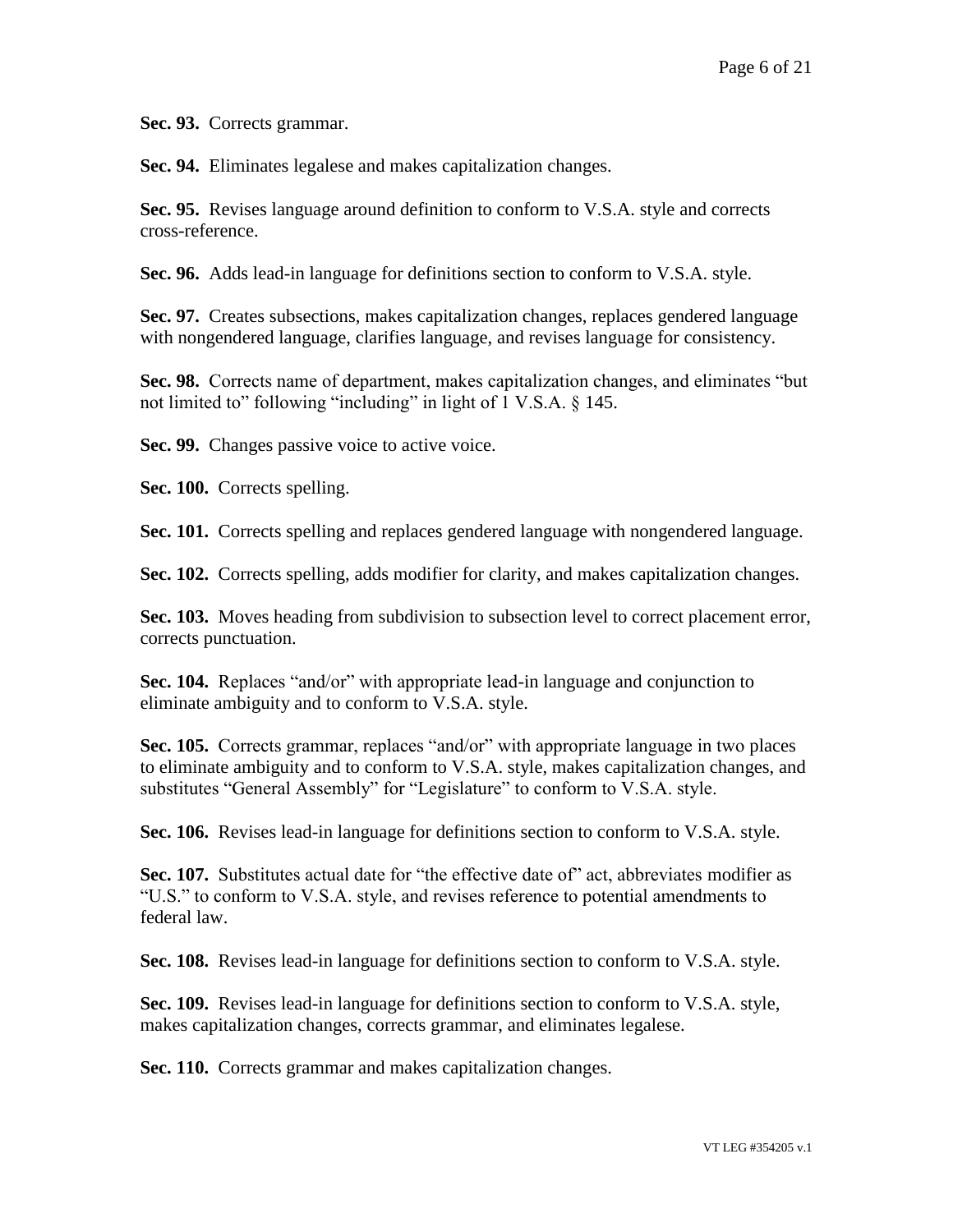**Sec. 111.** Corrects language usage, makes capitalization changes, eliminates legalese, and revises list format to conform to V.S.A. style.

**Sec. 112.** Corrects terminology and language usage, make capitalization changes, and abbreviates modifier as "U.S." to conform to V.S.A. style.

**Sec. 113.** Eliminates legalese, makes capitalization changes, corrects V.S.A. citation format to conform to V.S.A. style, and conforms rulemaking language to the Vermont Administrative Procedure Act and V.S.A. style.

**Sec. 114.** Eliminates legalese and unnecessary wordiness, corrects terminology and language usage, makes capitalization changes, and conforms rulemaking language to the Vermont Administrative Procedure Act and V.S.A. style.

**Sec. 115.** Eliminates legalese and unnecessary wordiness, corrects terminology and language usage, makes capitalization changes, and conforms rulemaking language to the Vermont Administrative Procedure Act and V.S.A. style.

**Sec. 116.** Eliminates legalese and unnecessary wordiness, corrects terminology and language usage, makes capitalization changes, and conforms rulemaking language to the Vermont Administrative Procedure Act and V.S.A. style.

**Sec. 117.** Eliminates legalese and unnecessary wordiness, corrects terminology and language usage, and makes capitalization changes.

**Sec. 118.** Corrects grammar, eliminates masculine-gendered language, makes capitalization changes, eliminates legalese, and clarifies existing language.

**Sec. 119.** Eliminates legalese and unnecessary wordiness, makes capitalization changes, and conforms rulemaking language to the Vermont Administrative Procedure Act and V.S.A. style.

**Sec. 120.** Eliminates legalese and unnecessary wordiness, makes capitalization changes, and conforms rulemaking language to the Vermont Administrative Procedure Act and V.S.A. style.

**Sec. 121.** Corrects spelling, makes capitalization change, and eliminates legalese.

**Sec. 122.** Corrects language usage, makes capitalization changes, and adds a conjunction for clarity.

**Sec. 123.** Corrects grammar and language usage, eliminates legalese, makes capitalization changes, substitutes "General Assembly" for "Legislature" to conform to V.S.A. style, replaces gendered language with nongendered language, conforms rulemaking language to the Vermont Administrative Procedure Act and V.S.A. style, revises definition format to conform to V.S.A. style, and corrects reference to federal law.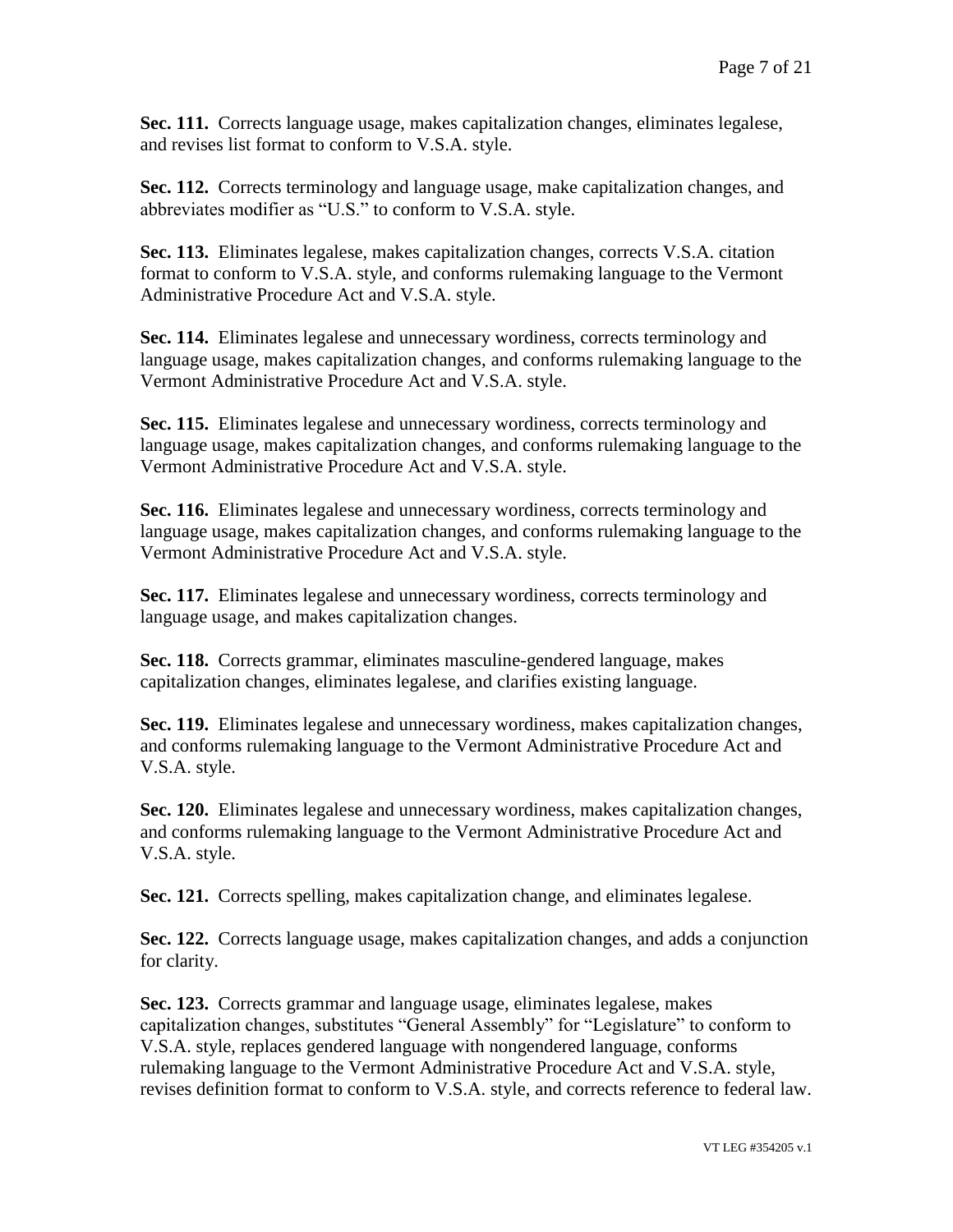**Sec. 124.** Corrects grammar, makes capitalization changes, eliminates legalese, and conforms rulemaking language to the Vermont Administrative Procedure Act and V.S.A. style.

**Sec. 125.** Eliminates legalese, makes capitalization changes, corrects grammar, conforms rulemaking language to the Vermont Administrative Procedure Act and V.S.A. style, and eliminates "but not limited to" following "including" in light of 1 V.S.A. § 145.

**Sec. 126.** Eliminates legalese, corrects spelling and grammar, makes capitalization changes, corrects V.S.A. citation format to conform to V.S.A. style, corrects terminology for repealed subdivision, substitutes "General Assembly" for "Legislature" to conform to V.S.A. style, replaces gendered language with nongendered language, conforms rulemaking language to the Vermont Administrative Procedure Act and V.S.A. style.

**Sec. 127.** Conforms rulemaking language to the Vermont Administrative Procedure Act and V.S.A. style.

**Sec. 128.** Revises reference to federal law, makes capitalization changes, and eliminates legalese.

**Sec. 129.** Eliminates legalese and unnecessary wordiness, corrects terminology, and eliminates "but shall not be limited to" following "include" in light of 1 V.S.A. § 145.

**Sec. 130.** Eliminates legalese and unnecessary wordiness and makes capitalization changes.

**Sec. 131.** Corrects language usage, eliminates legalese, and makes capitalization changes.

**Sec. 132.** Eliminates obsolete language and legalese, conforms rulemaking language to the Vermont Administrative Procedure Act and V.S.A. style, makes capitalization changes, and corrects punctuation and language usage.

**Sec. 133.** Eliminates obsolete language and legalese, corrects punctuation and language usage, and makes capitalization changes.

**Sec. 134.** Updates reference to court system; eliminates obsolete language, legalese, and unnecessary wordiness; corrects language usage; and makes capitalization changes.

**Sec. 135.** Eliminates legalese and makes capitalization changes.

**Sec. 136.** [Deleted.]

**Sec. 137.** [Deleted.]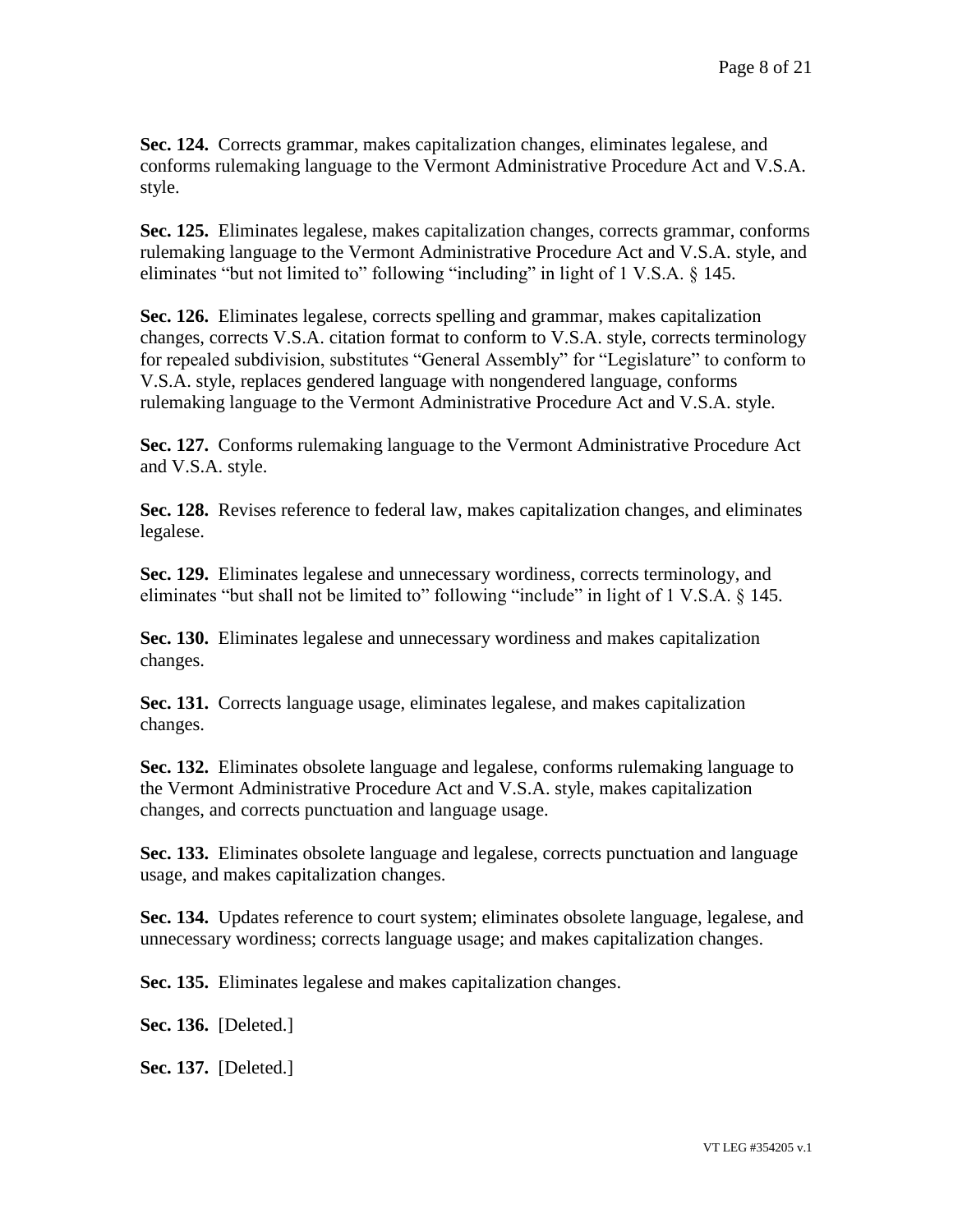**Sec. 138.** [Deleted.]

**Sec. 139.** [Deleted.]

**Sec. 140.** [Deleted.]

**Sec. 141.** [Deleted.]

**Sec. 142.** [Deleted.]

**Sec. 143.** [Deleted.]

**Sec. 144.** [Deleted.]

**Sec. 145.** [Deleted.]

**Sec. 146.** Eliminates legalese, corrects military terminology, and replaces gendered language with nongendered language, and makes capitalization and punctuation changes.

**Sec. 147.** Corrects military terminology, revises sentence structure, abbreviates modifier as "U.S." to conform to V.S.A. style, and makes capitalization changes.

**Sec. 148.** Corrects military terminology, abbreviates modifier as "U.S." to conform to V.S.A. style, makes capitalization changes, and revises list formatting to conform to V.S.A. style.

**Sec. 149.** Abbreviates modifier as "U.S." to conform to V.S.A. style and makes capitalization changes.

**Sec. 150.** Eliminates legalese, deletes obsolete language, and makes capitalization changes.

**Sec. 151.** Eliminates legalese.

**Sec. 152.** Eliminates legalese.

**Sec. 153.** Eliminates legalese.

**Sec. 154.** Conforms rulemaking language to the Vermont Administrative Procedure Act and V.S.A. style, corrects name of State entity, and makes capitalization changes.

**Sec. 155.** Eliminates legalese, conforms rulemaking language to the Vermont Administrative Procedure Act and V.S.A. style, and makes capitalization changes.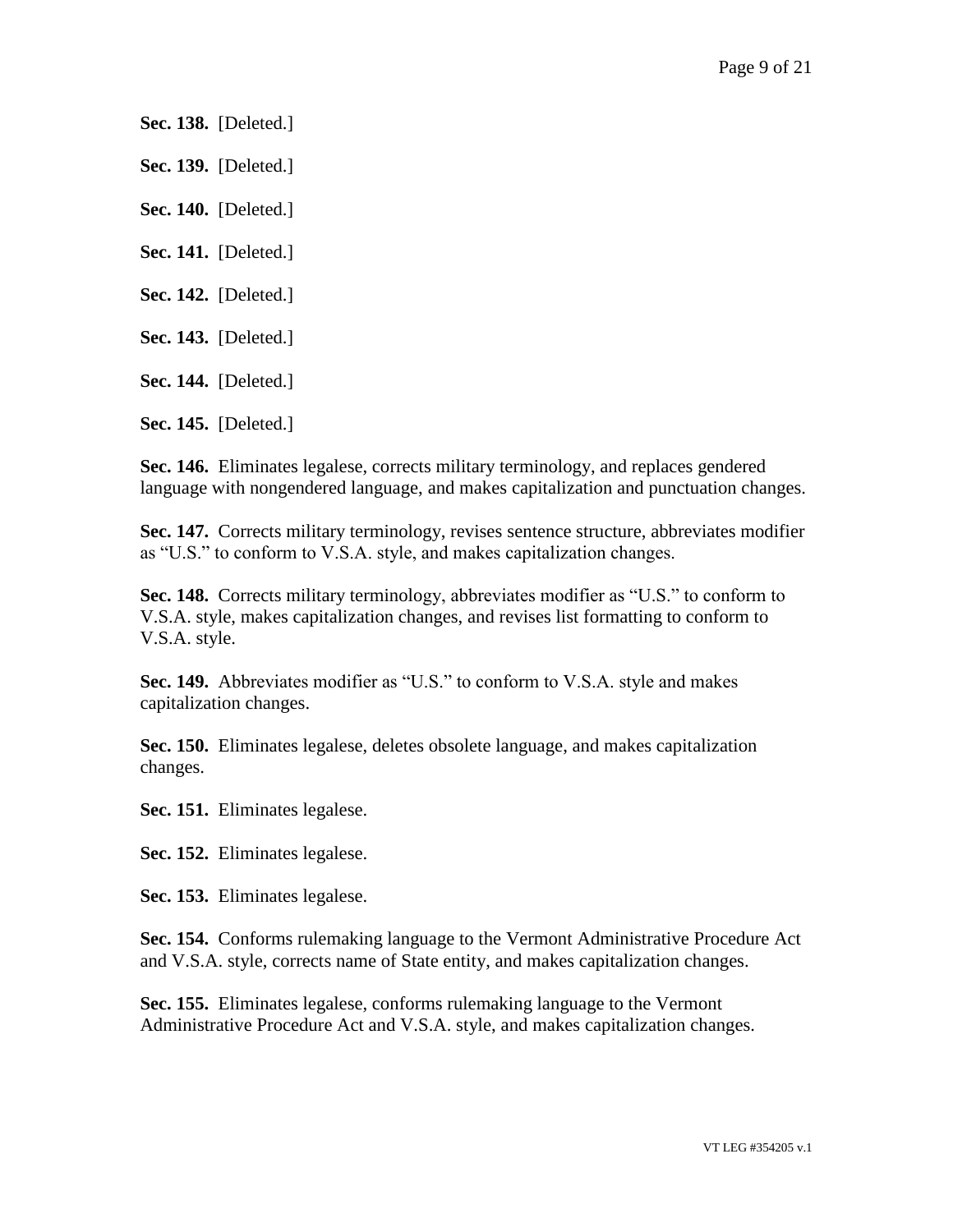**Sec. 156.** Eliminates legalese, eliminates masculine-gendered language, changes passive voice to active voice, corrects spelling, and makes capitalization changes.

**Sec. 157.** Eliminates legalese and makes capitalization changes.

**Sec. 158.** Eliminates legalese and makes capitalization changes.

**Sec. 159.** Corrects typographical error, conforms rulemaking language to the Vermont Administrative Procedure Act and V.S.A. style, and makes capitalization changes.

**Sec. 160.** Eliminates legalese and makes capitalization changes.

**Sec. 161.** Corrects language usage.

**Sec. 162.** Eliminates legalese, corrects V.S.A. citation format to conform to V.S.A. style, conforms rulemaking language to the Vermont Administrative Procedure Act and V.S.A. style, and makes capitalization changes.

**Sec. 163.** Conforms rulemaking language to the Vermont Administrative Procedure Act and V.S.A. style, corrects name of State entity, and makes capitalization changes.

**Sec. 164.** Eliminates legalese.

**Sec. 165.** Eliminates legalese.

**Sec. 166.** Eliminates legalese.

**Sec. 167.** Eliminates legalese, corrects V.S.A. citation format to conform to V.S.A. style and for consistency throughout section, and replaces gendered language with nongendered language.

**Sec. 168.** Eliminates legalese and conforms rulemaking language to the Vermont Administrative Procedure Act and V.S.A. style.

**Sec. 169.** Eliminates legalese and updates terminology.

**Sec. 170.** Eliminates legalese, corrects V.S.A. citation format to conform to V.S.A. style, makes capitalization changes.

**Sec. 171.** Eliminates legalese, corrects grammar, and makes capitalization changes.

**Sec. 172.** Substitutes "this subchapter" for "this act" to conform to V.S.A. style.

**Sec. 173.** Eliminates legalese and unnecessary wordiness and deletes "without limitation" following "includes" in light of 1 V.S.A. § 145.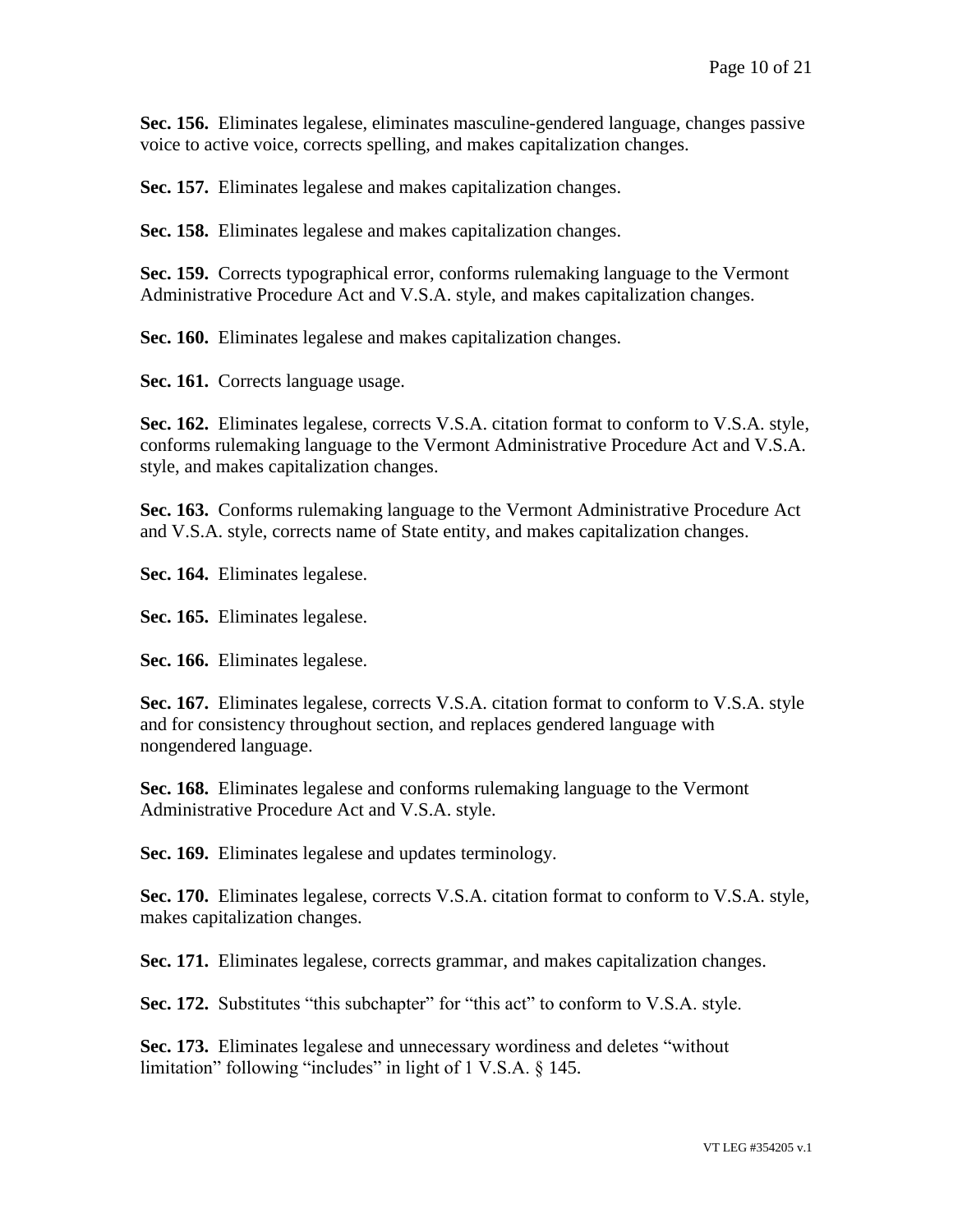**Sec. 174.** Eliminates legalese, adds cross-reference for clarity, and makes capitalization changes.

**Sec. 175.** Eliminates legalese, updates terminology, replaces masculine-gendered language with gender-neutral and nongendered language, corrects grammar, and makes capitalization changes.

Sec. 176. Eliminates legalese, updates and corrects terminology, corrects reference to State court system, and replaces gendered language with nongendered language.

**Sec. 177.** Eliminates legalese and gendered language, makes capitalization changes, and eliminates cross-reference to repealed statute.

**Sec. 178.** Eliminates legalese, makes capitalization changes, corrects terminology and name of special fund

**Sec. 179.** Eliminates legalese and makes capitalization changes.

**Sec. 180.** Eliminates masculine-gendered language and unnecessary wordiness and makes capitalization changes.

**Sec. 181.** Eliminates legalese, revises language to be more respectful, and corrects punctuation.

**Sec. 182.** Eliminates legalese and corrects punctuation.

**Sec. 183.** Eliminates unnecessary wordiness and legalese, adds cross-reference for clarity, corrects grammar, conforms rulemaking language to the Vermont Administrative Procedure Act and V.S.A. style, and makes capitalization changes.

**Sec. 184.** Eliminates legalese, corrects grammar, replaces gendered language with nongendered language, conforms rulemaking language to the Vermont Administrative Procedure Act and V.S.A. style, and makes capitalization changes.

**Sec. 185.** Revises language for clarity, eliminates legalese, and changes passive voice to active voice.

**Sec. 186.** Conforms rulemaking language to the Vermont Administrative Procedure Act and V.S.A. style, makes capitalization changes, and corrects V.S.A. citation format to conform to V.S.A. style.

**Sec. 187.** Conforms rulemaking language to the Vermont Administrative Procedure Act and V.S.A. style and corrects grammar.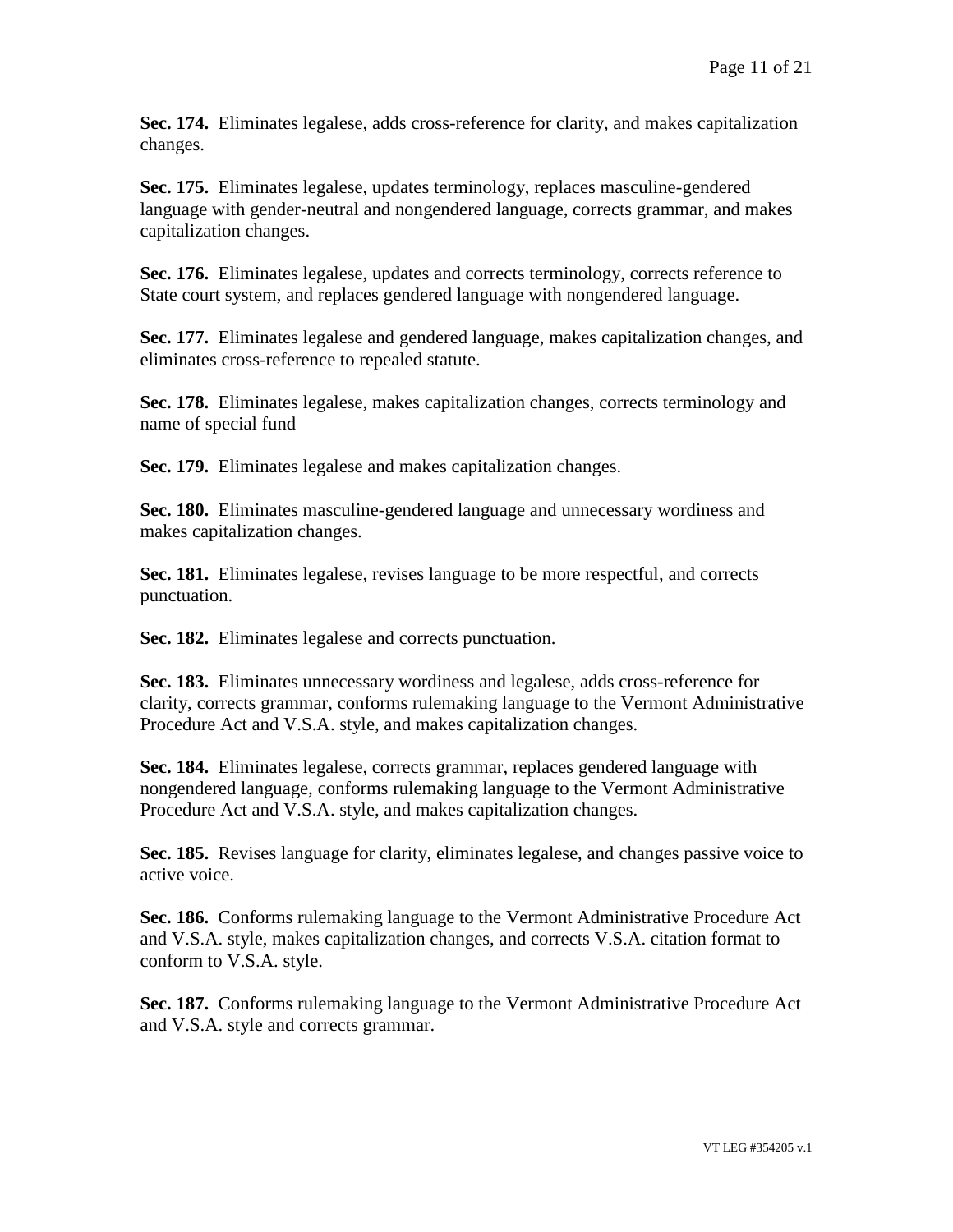**Sec. 188.** Updates introductory language for definitions section to conform to V.S.A. style, changes passive voice to active voice, and abbreviates modifier as "U.S." to conform to V.S.A. style.

**Sec. 189.** Abbreviates modifier as "U.S." to conform to V.S.A. style, makes capitalization changes, eliminates unnecessary wordiness, and conforms rulemaking language to the Vermont Administrative Procedure Act and V.S.A. style.

**Sec. 190.** Corrects grammar, makes capitalization changes, and revises language of cross-reference.

**Sec. 191.** Eliminates legalese.

**Sec. 192.** Eliminates legalese and revises sentence structure for clarity.

**Sec. 193.** Eliminates legalese and unnecessary wordiness, updates terminology, and replaces gendered language with nongendered language.

**Sec. 194.** Eliminates legalese.

**Sec. 195.** Eliminates legalese and unnecessary wordiness.

**Sec. 196.** Eliminates legalese, revises language for clarity.

**Sec. 197.** Eliminates legalese, corrects grammar, makes capitalization changes, and deletes "without limitation" following "including" in light of 1 V.S.A. § 145.

**Sec. 198.** Revises language for clarity.

**Sec. 199.** Eliminates legalese.

**Sec. 200.** Eliminates legalese.

**Sec. 201.** Eliminates legalese and revises language for clarity.

**Sec. 202.** Eliminates legalese.

**Sec. 203.** Eliminates legalese.

**Sec. 204.** Eliminates legalese, revises language, and adds cross-reference for clarity.

**Sec. 205.** Eliminates legalese, revises language, and adds cross-reference for clarity.

**Sec. 206.** Conforms rulemaking language to the Vermont Administrative Procedure Act and V.S.A. style.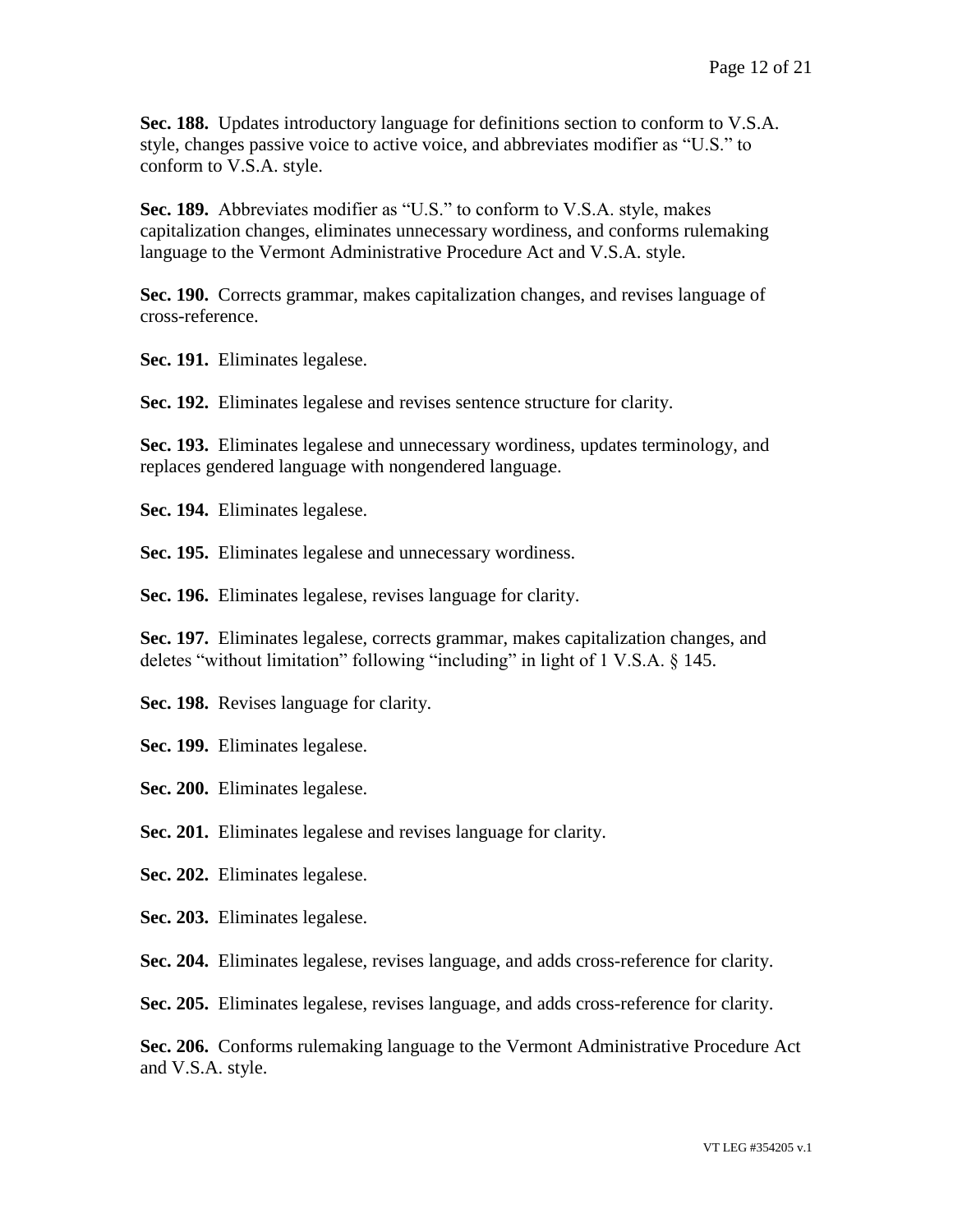**Sec. 207.** Conforms rulemaking language to the Vermont Administrative Procedure Act and V.S.A. style.

**Sec. 208.** Eliminates legalese and adds cross-reference for clarity.

**Sec. 209.** Conforms rulemaking language to the Vermont Administrative Procedure Act and corrects V.S.A. citation format to conform to V.S.A. style.

**Sec. 210.** Corrects V.S.A. citation format to conform to V.S.A. style, makes capitalization changes, revises language to be more respectful, and substitutes "this subchapter" for "this act" to conform to V.S.A. style.

**Sec. 211.** Eliminates legalese and makes capitalization changes.

Sec. 212. Corrects language usage.

**Sec. 213.** Eliminates legalese and makes capitalization changes.

**Sec. 214.** Eliminates legalese and updates terminology.

**Sec. 215.** Replaces gendered language with nongendered language and deletes redundant word.

**Sec. 216.** Corrects terminology.

Sec. 217. Corrects terminology.

Sec. 218. Corrects cross-reference.

**Sec. 219.** Updates language and replaces gendered language with nongendered language.

Sec. 220. Corrects typographical error.

**Sec. 221.** Eliminates legalese and unnecessary wordiness and restructures section for clarity.

**Sec. 222.** Corrects language in cross-reference and replaces gendered language with nongendered language.

**Sec. 223.** Corrects name of highway system.

**Sec. 224.** Revises definition language to conform to V.S.A. style and revises language for clarity.

**Sec. 225.** Adds conjunction for clarity.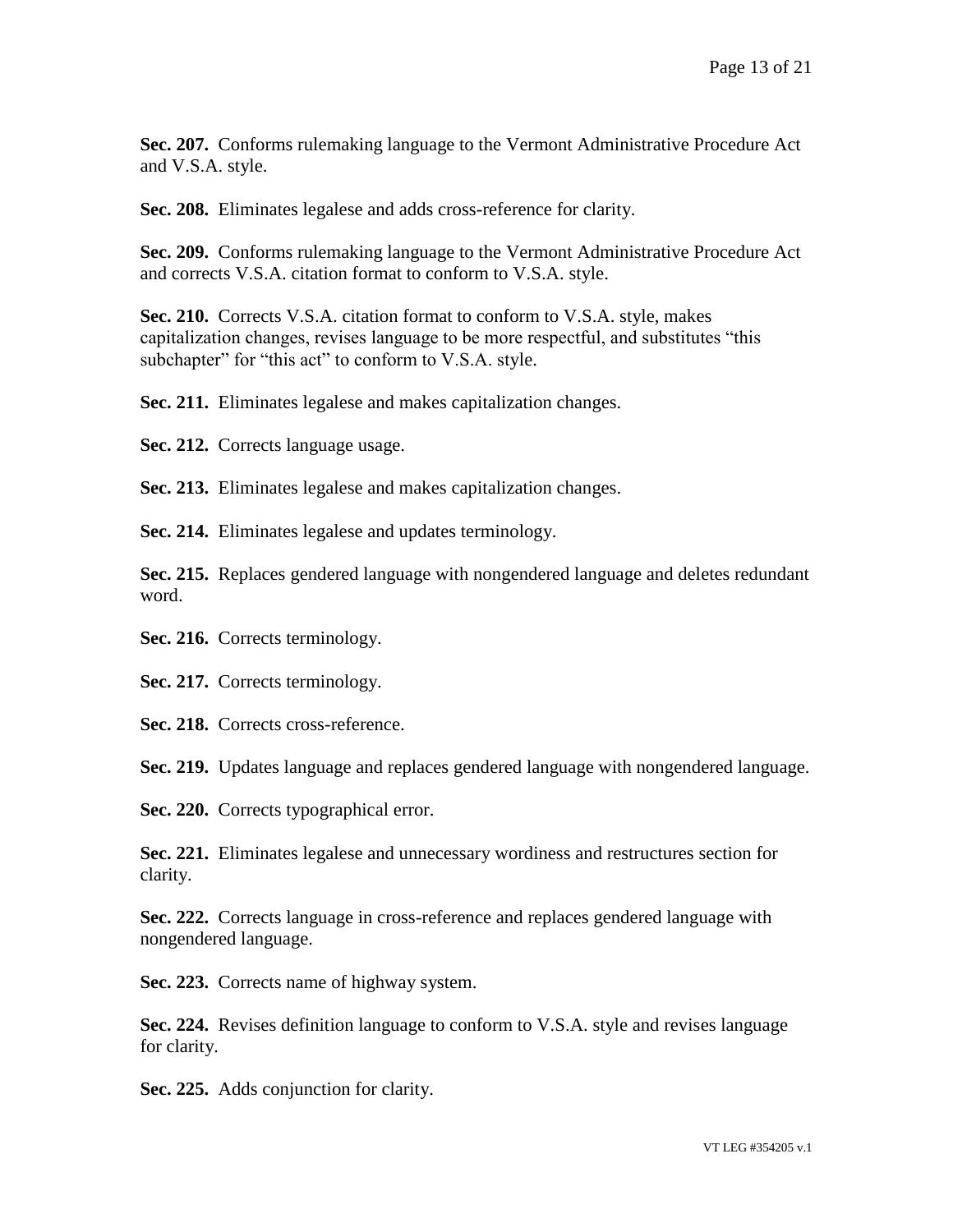Sec. 226. Revises definition language to conform to V.S.A. style and corrects grammar.

**Sec. 227.** Corrects typographical error and replaces gendered language with nongendered language.

**Sec. 228.** Corrects grammar for consistency in use of term throughout V.S.A.

**Sec. 229.** Deletes redundant language.

**Sec. 230.** Corrects grammar for consistency in use of term throughout V.S.A.

**Sec. 231.** Corrects typographic error and replaces gendered language with nongendered language.

**Sec. 232.** Corrects typographical error.

**Sec. 233.** Eliminates legalese and corrects grammar.

**Sec. 234.** Corrects grammar for consistency in use of term throughout V.S.A.

**Sec. 235.** Revises sentence structure for clarity and updates terminology.

**Sec. 236.** Corrects grammar for consistency in use of term throughout V.S.A. and updates terminology.

**Sec. 237.** Corrects errors in cross-references.

**Sec. 238.** Corrects name of highway system, corrects grammar, and revises sentence structure for clarity.

**Sec. 239.** Corrects grammar.

**Sec. 240.** Replaces gendered language with nongendered language for consistency throughout section.

**Sec. 241.** Makes punctuation changes.

**Sec. 242.** Corrects language usage.

**Sec. 243.** Revises age language to conform to V.S.A. style.

Sec. 244. Corrects name of highway system.

**Sec. 245.** Corrects name of highway system and eliminates redundant language.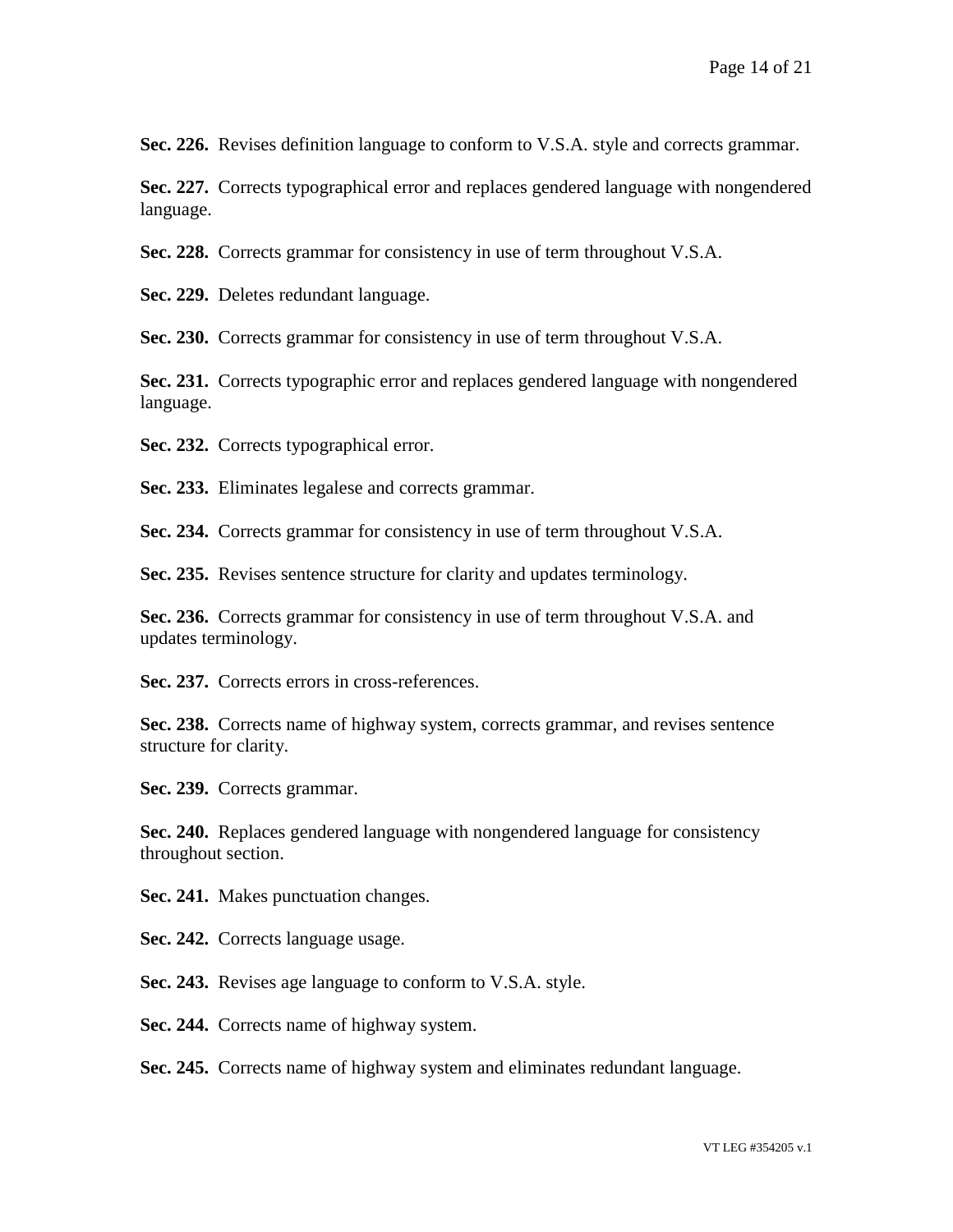**Sec. 246.** Corrects name of highway system, eliminates unnecessary language, revises language for clarity.

Sec. 247. Corrects name of highway system.

- Sec. 248. Corrects name of highway system.
- **Sec. 249.** Corrects grammar.

**Sec. 250.** Eliminates subsection headings for consistency throughout section and eliminates legalese.

- **Sec. 251.** Corrects name of highway system.
- **Sec. 252.** Corrects language usage.
- **Sec. 253.** Revises sentence structure for clarity.
- **Sec. 254.** Updates terminology.
- **Sec. 255.** Updates terminology.
- **Sec. 256.** Updates terminology.
- **Sec. 257.** Revises language for clarity.
- **Sec. 258.** Renumbers subdivisions to address undesignated paragraph.
- **Sec. 259.** Corrects grammar and replaces gendered language with nongendered language.
- **Sec. 260.** Adds conjunction to list for clarity.
- **Sec. 261.** Deletes redundant language.
- Sec. 262. Corrects typographical error.
- **Sec. 263.** Repeals obsolete subsection.
- **Sec. 264.** Deletes redundant language.
- **Sec. 265.** Deletes references to obsolete account.
- **Sec. 266.** Corrects name of tax credit.

**Sec. 267.** Repeals subsection rendered obsolete by 2019 Acts and Resolves No. 51, Sec. 40.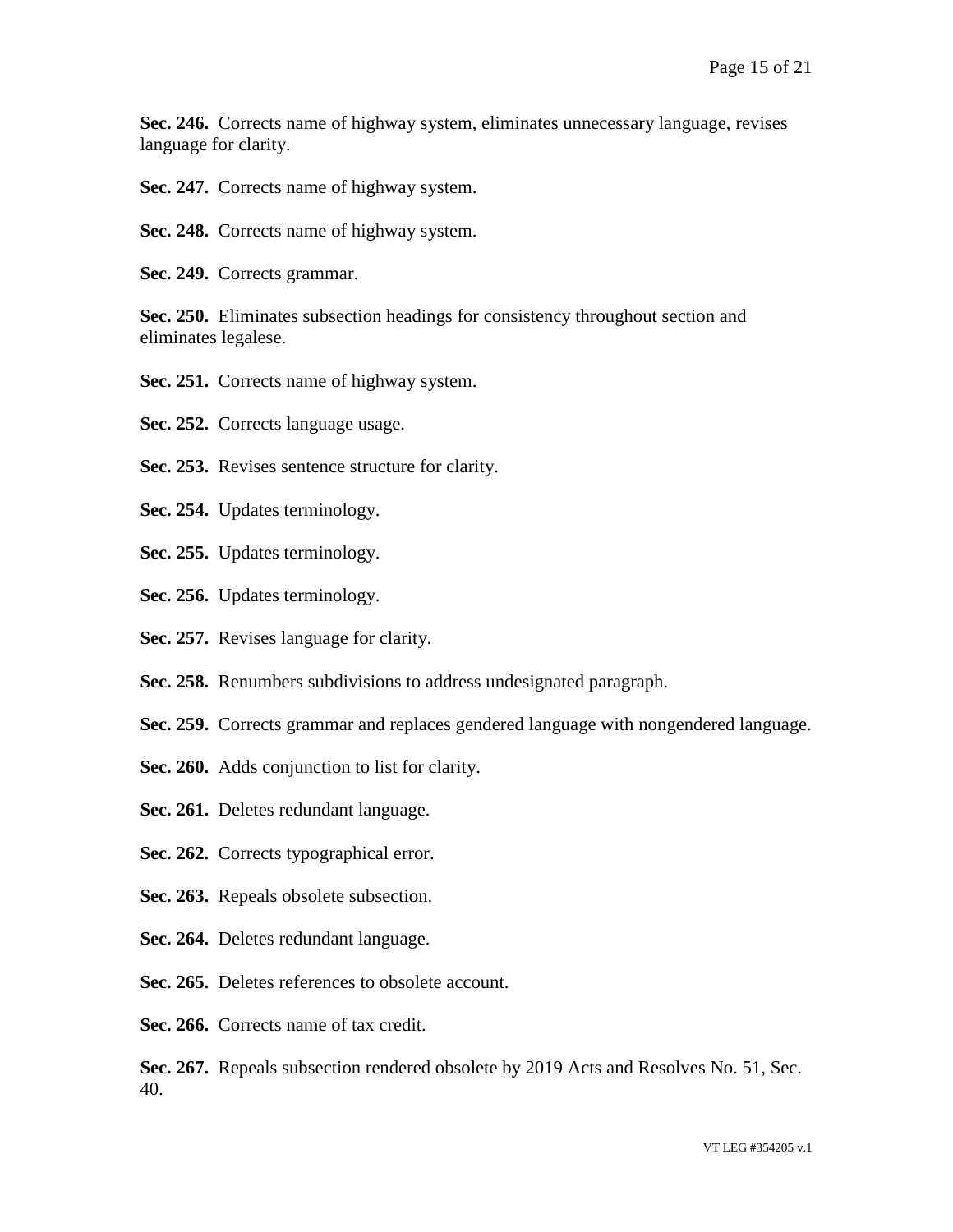**Sec. 268.** Corrects terminology in accordance with 2019 Acts and Resolves No. 46, Secs. 1 and 2.

**Sec. 269.** Corrects terminology for accuracy and for consistency throughout list.

**Sec. 270.** Corrects cross-reference and description of cross-reference.

Sec. 271. Corrects terminology for federal rulemaking.

**Sec. 272.** Clarifies lead-in language for list, conforms rulemaking language to the Vermont Administrative Procedure Act and V.S.A. style, and corrects grammar.

**Sec. 273.** Conforms rulemaking language to the Vermont Administrative Procedure Act and V.S.A. style.

**Sec. 274.** Conforms rulemaking language to the Vermont Administrative Procedure Act and V.S.A. style.

**Sec. 275.** Revises list format to conform to V.S.A. style and adds conjunction for clarity.

**Sec. 276.** Updates terminology.

**Sec. 277.** Conforms rulemaking language to the Vermont Administrative Procedure Act and V.S.A. style and replaces gendered language with nongendered language.

**Sec. 278.** Corrects name of legislative oversight committee.

**Sec. 279.** Eliminates legalese and corrects terminology for federal rulemaking.

**Sec. 280.** Corrects grammar and conforms rulemaking language to the Vermont Administrative Procedure Act and V.S.A. style.

**Sec. 281.** Conforms rulemaking language to the Vermont Administrative Procedure Act and V.S.A. style.

**Sec. 282.** Clarifies lead-in language for list and revises list format to conform to V.S.A. style.

**Sec. 283.** Deletes obsolete language referring to provisions of 1996 Acts and Resolves No. 160.

**Sec. 284.** Corrects grammar, revises age language to conform to V.S.A. style, eliminates legalese, and corrects terminology for federal rulemaking.

**Sec. 285.** Corrects grammar.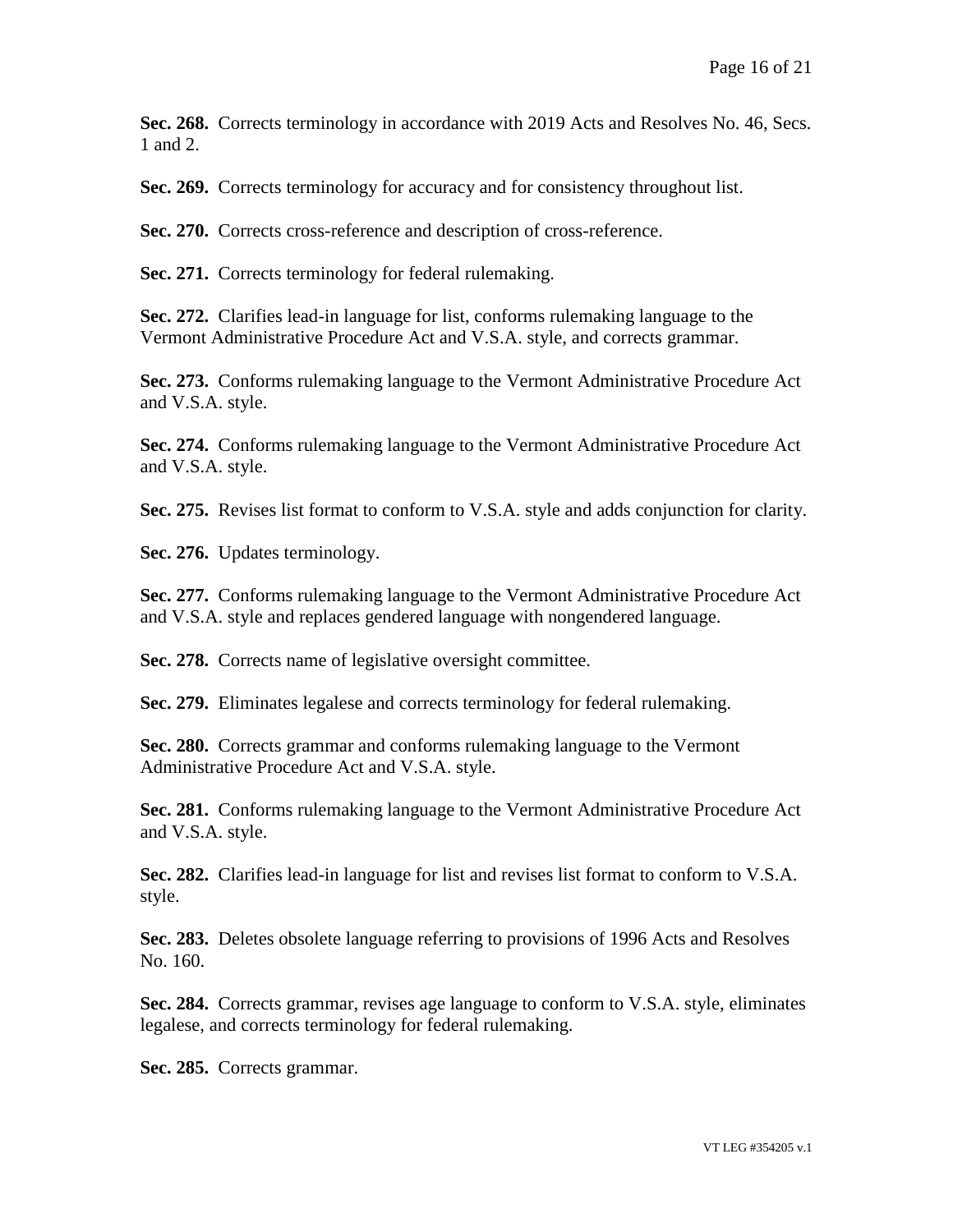**Sec. 286.** Corrects grammar, revises age language to conform to V.S.A. style, eliminates legalese, and corrects terminology for federal rulemaking.

**Sec. 287.** Eliminates legalese.

**Sec. 288.** Clarifies cross-references, updates terminology, eliminates legalese, and replaces gendered language with nongendered language.

**Sec. 289.** Updates terminology and revises age language to conform to V.S.A. style.

**Sec. 290.** Updates terminology, replaces gendered language with nongendered language, conforms rulemaking language to the Vermont Administrative Procedure Act and V.S.A. style, and eliminates unnecessary wordiness.

**Sec. 291.** Updates terminology, replaces gendered language with nongendered language, conforms rulemaking language to the Vermont Administrative Procedure Act and V.S.A. style, and eliminates unnecessary wordiness.

**Sec. 292.** Updates terminology.

**Sec. 293.** Updates terminology.

**Sec. 294.** Updates terminology, replaces gendered language with nongendered language, corrects language usage, and conforms rulemaking language to the Vermont Administrative Procedure Act and V.S.A. style.

**Sec. 295.** Conforms rulemaking language to the Vermont Administrative Procedure Act and V.S.A. style.

**Sec. 296.** Corrects grammar, updates reference to federal law for consistency throughout title, and replaces gendered language with nongendered language.

**Sec. 297.** Corrects grammar and replaces gendered language with nongendered language.

**Sec. 298.** Corrects name of federal waiver.

**Sec. 299.** Corrects name of federal waiver, corrects grammar, and revises language for clarity.

**Sec. 300.** Corrects grammar.

**Sec. 301.** Revises definition language to conform to V.S.A. style, eliminates legalese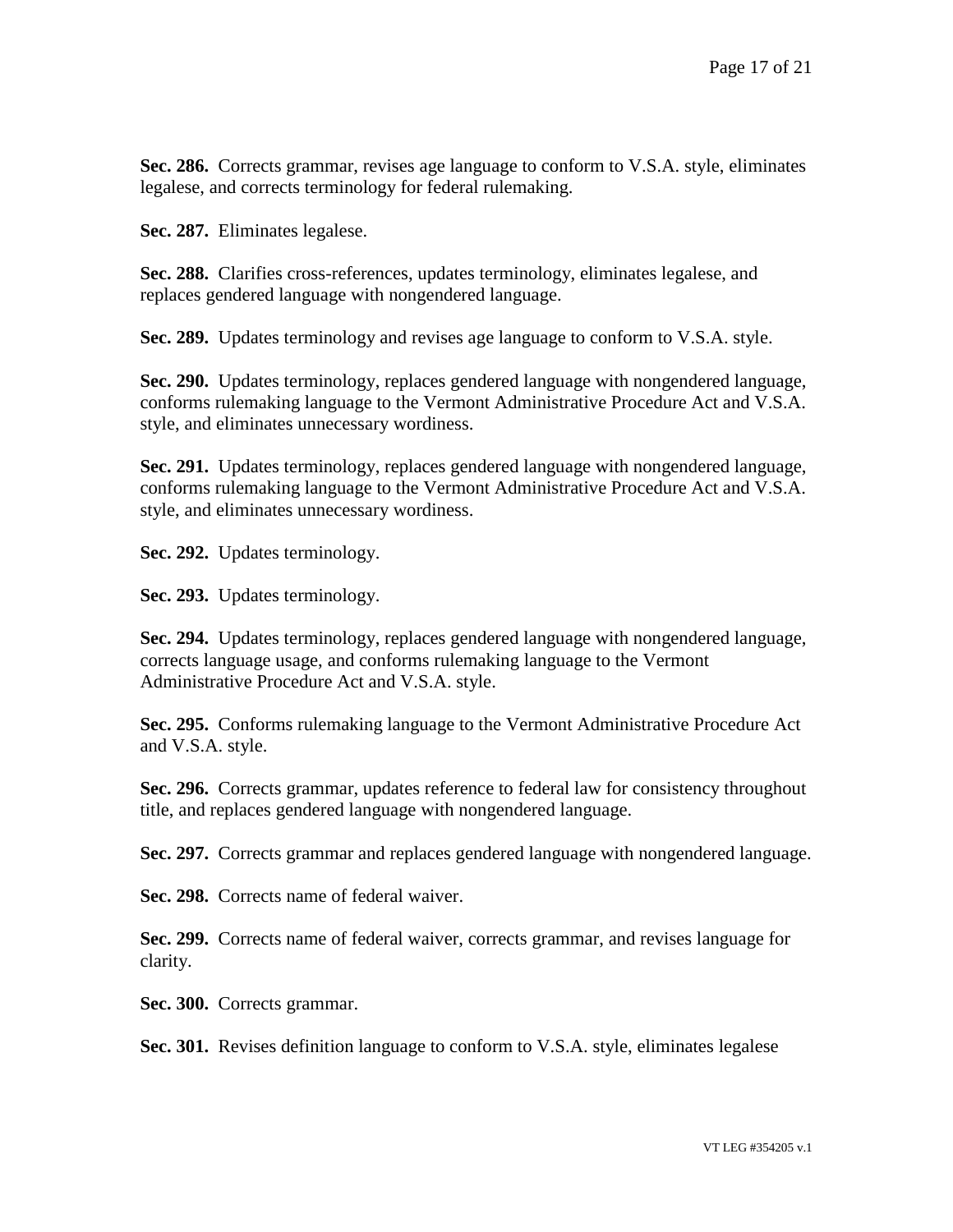**Sec. 302.** Corrects grammar, eliminates legalese, and conforms rulemaking language to the Vermont Administrative Procedure Act and V.S.A. style.

**Sec. 303.** Eliminates legalese.

**Sec. 304.** Eliminates legalese.

**Sec. 305.** Eliminates legalese and conforms rulemaking language to the Vermont Administrative Procedure Act and V.S.A. style.

**Sec. 306.** Conforms rulemaking language to the Vermont Administrative Procedure Act and V.S.A. style.

Sec. 307. Corrects grammar and eliminates legalese.

**Sec. 308.** Revises lead-in language for definitions section to conform to V.S.A. style, eliminates legalese, and conforms rulemaking language to the Vermont Administrative Procedure Act and V.S.A. style.

**Sec. 309.** Eliminates legalese, adds reference for clarity, replaces gendered language with nongendered language, and conforms rulemaking language to the Vermont Administrative Procedure Act and V.S.A. style.

**Sec. 310.** Replaces gendered language with nongendered language and conforms rulemaking language to the Vermont Administrative Procedure Act and V.S.A. style.

**Sec. 311.** Clarifies cross-reference, conforms rulemaking language to the Vermont Administrative Procedure Act and V.S.A. style, and corrects grammar.

**Sec. 312.** Eliminates legalese, creates subsections, and adds cross-reference for clarity.

**Sec. 313.** Eliminates legalese and replaces gendered language with nongendered language.

**Sec. 314.** Revises structure of definitions subdivision to conform to V.S.A. style.

**Sec. 315.** Revises lead-in language to list for clarity.

**Sec. 316.** Revises reference for clarity.

**Sec. 317.** Eliminates legalese, updates names of legislative committees, and corrects grammar.

**Sec. 318.** Corrects language usage and eliminates legalese.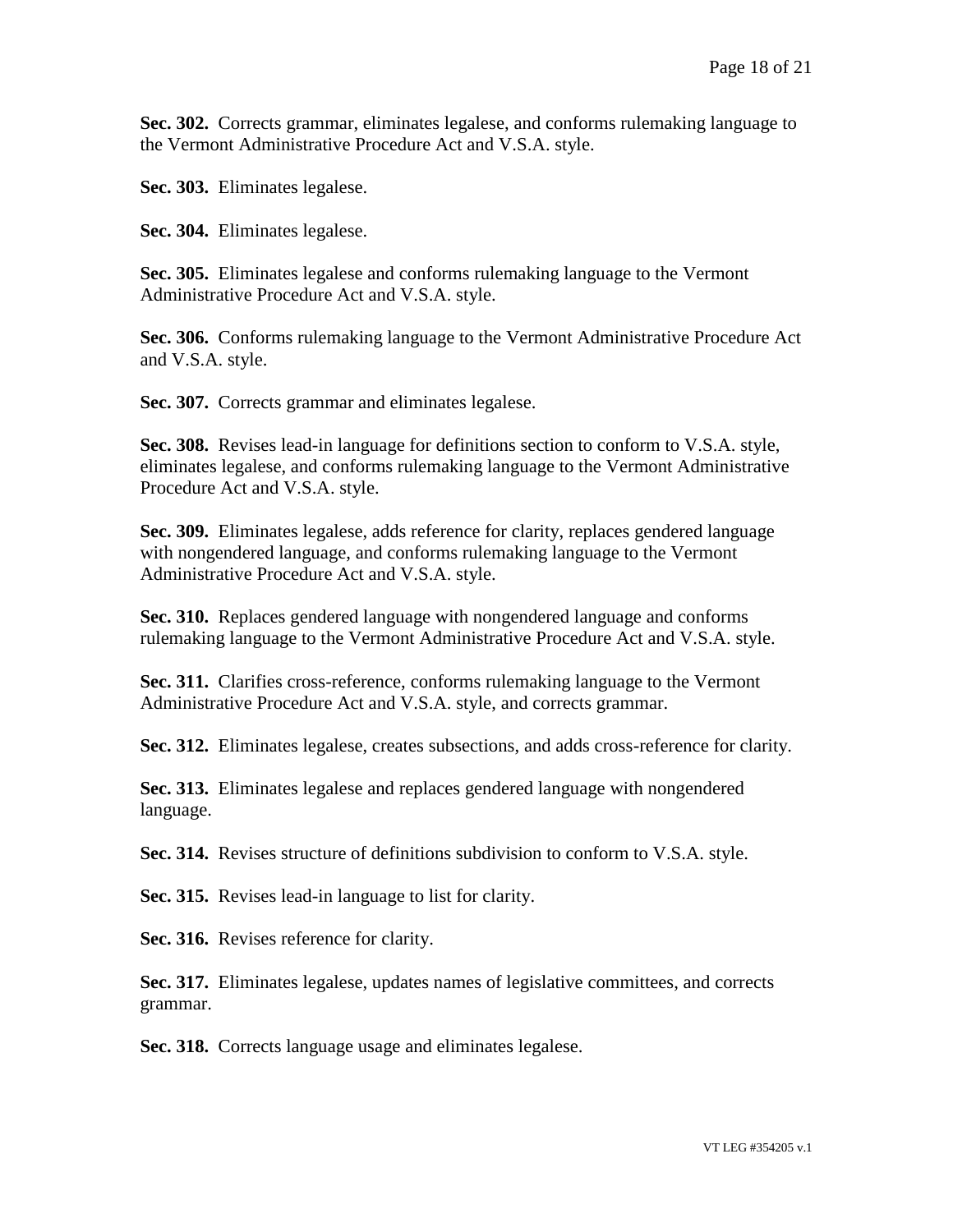**Sec. 319.** Conforms rulemaking language to the Vermont Administrative Procedure Act and V.S.A. style.

**Sec. 320.** Revises format and lead-in language for definition to conform to V.S.A. style.

**Sec. 321.** Eliminates legalese.

**Sec. 322.** Conforms rulemaking language to the Vermont Administrative Procedure Act and V.S.A. style.

**Sec. 323.** Conforms rulemaking language to the Vermont Administrative Procedure Act and V.S.A. style.

**Sec. 324.** Revises language for clarity.

**Sec. 325.** Conforms rulemaking language to the Vermont Administrative Procedure Act and V.S.A. style.

**Sec. 326.** Adds conjunctions to lists for clarity.

**Sec. 327.** Eliminates legalese and makes capitalization changes.

**Sec. 328.** Corrects grammar.

**Sec. 329.** Corrects format of cross-referenced federal law.

**Sec. 330.** Corrects cross-reference to reflect renumbering in 2020 Acts and Resolves No. 144.

**Sec. 331.** Conforms rulemaking language to the Vermont Administrative Procedure Act and V.S.A. style.

**Sec. 332.** Eliminates subsection heading for consistency throughout section.

**Sec. 333.** Revises lead-in language for definition to conform to V.S.A. style and updates reference to Vermont court system.

**Sec. 334.** Corrects grammar and updates reference to Vermont court system.

**Sec. 335.** Eliminates legalese.

**Sec. 336.** Corrects grammar.

**Sec. 337.** Corrects typographical error.

**Sec. 338.** Eliminates legalese.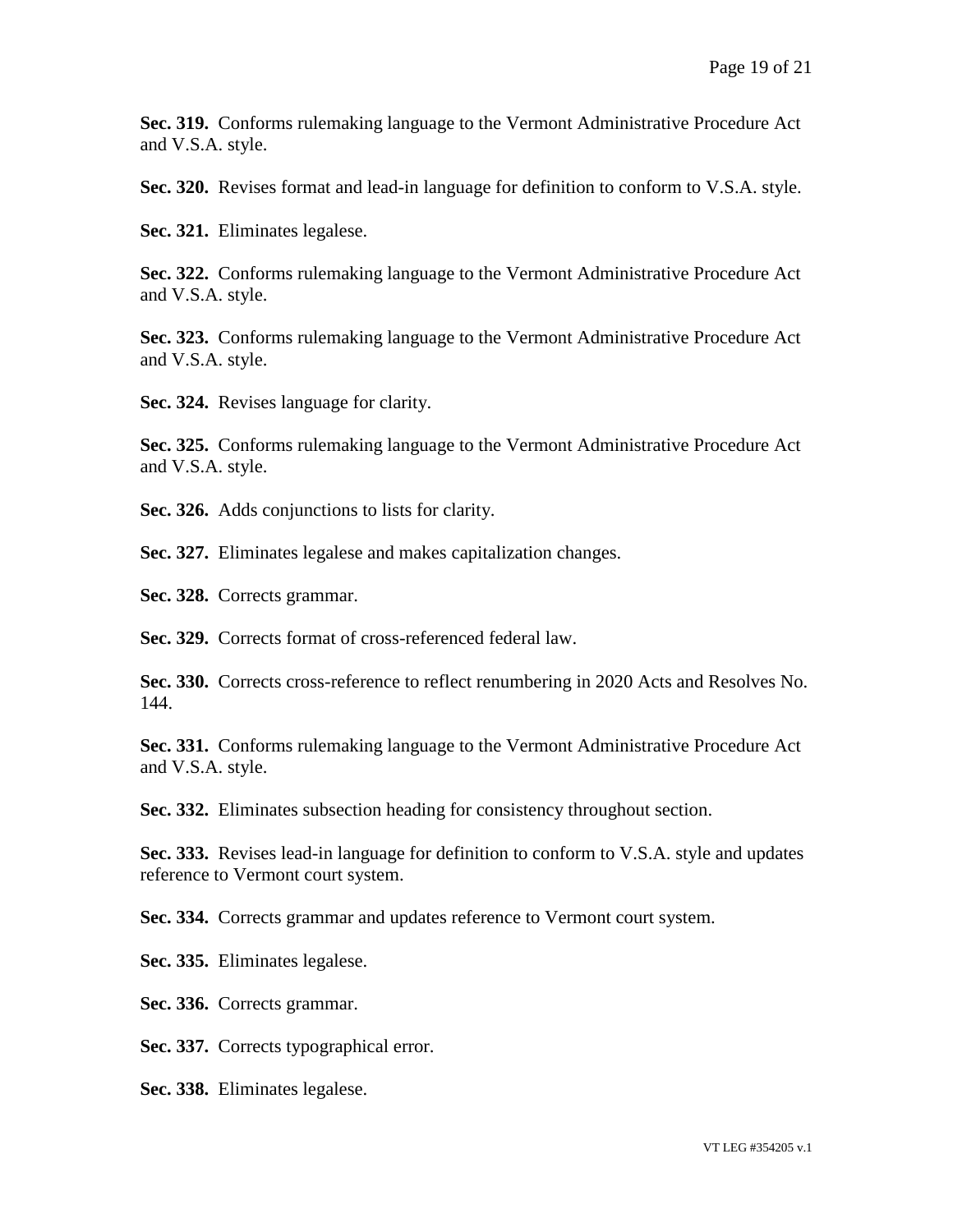**Sec. 339.** Revises definition language to conform to V.S.A. style.

**Sec. 340.** Eliminates legalese.

**Sec. 341.** Revises lead-in language to list for clarity, revises list format to conform to V.S.A. style, replaces gendered language with nongendered language, and eliminates unnecessary verbiage.

**Sec. 342.** Corrects grammar and eliminates legalese.

**Sec. 343.** Eliminates unnecessary wordiness, corrects references to certain insurance products, and corrects grammar.

**Sec. 344.** Corrects grammar and makes capitalization changes.

**Sec. 345.** Adds subdivision designations to conform to V.S.A. style, adds conjunction to list for clarity, and corrects terminology for federal rulemaking.

**Sec. 346.** Corrects grammar.

**Sec. 347.** Revises definition language to conform to V.S.A. style.

**Sec. 348.** Revises definition language to conform to V.S.A. style.

**Sec. 349.** Moves subsection heading for consistency throughout section.

**Sec. 350.** Moves subsection heading for consistency throughout section.

**Sec. 351.** Corrects grammar and updates terminology.

**Sec. 352.** Eliminates legalese and conforms rulemaking language to the Vermont Administrative Procedure Act and V.S.A. style.

**Sec. 353.** Corrects grammar, revises language for clarity.

**Sec. 354.** Corrects grammar, replaces gendered language with nongendered language.

**Sec. 355.** Corrects typographical errors, grammar, and punctuation; revises list lead-in language for clarity; and revises list format to conform to V.S.A. style.

**Sec. 356.** Eliminates legalese and conforms rulemaking language to the Vermont Administrative Procedure Act and V.S.A. style.

**Sec. 357.** Corrects terminology for State rulemaking to conform to the Vermont Administrative Procedure Act and V.S.A. style.